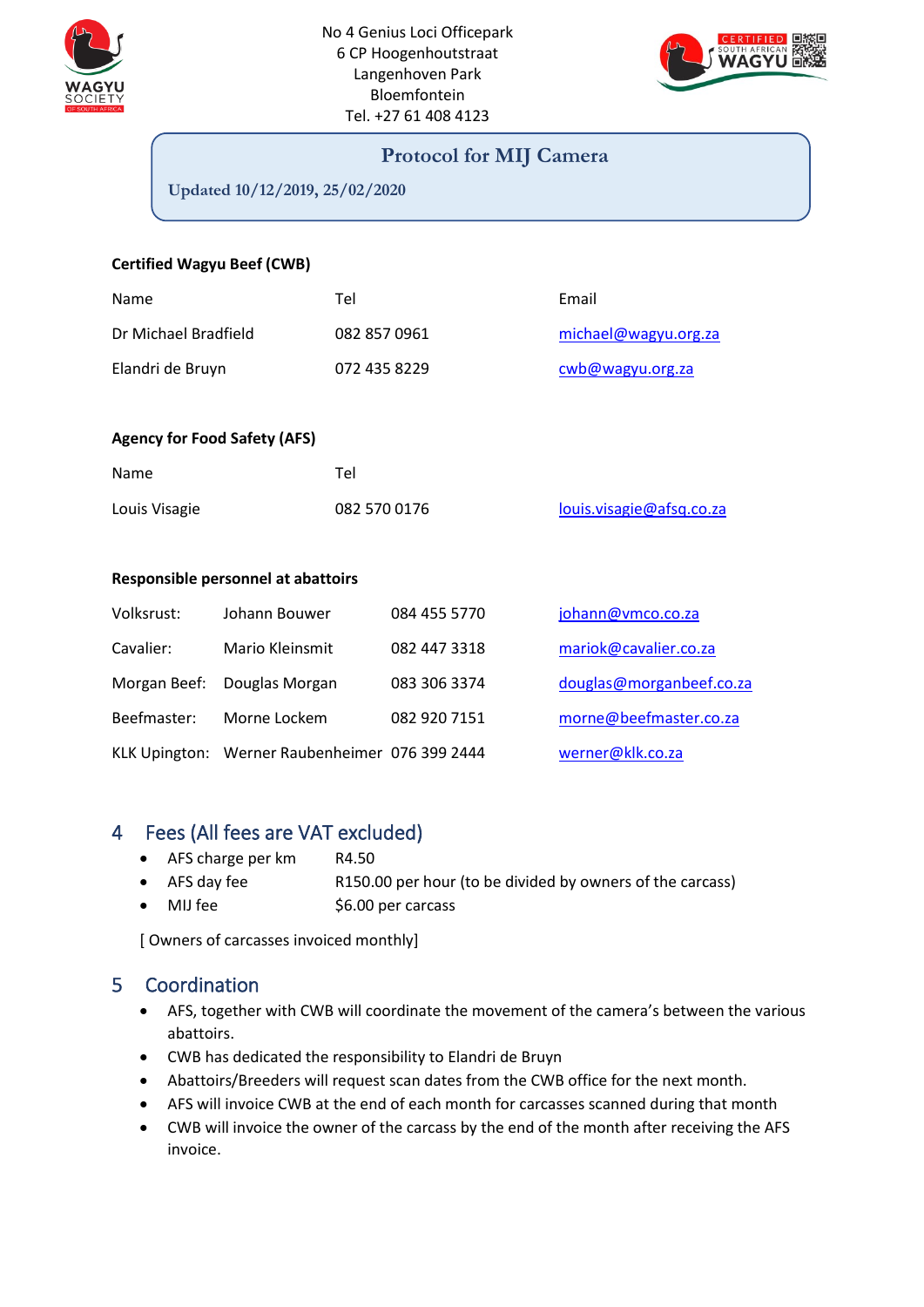# 6 Grading of Carcasses

- AFS must do a complete check using the provided check-list before and after each scanning.
- AFS must make sure that both batteries and the barcode scanner is completely charged before each scanning.
- Carcasses can only be scanned 72h after slaughter, to allow enough time for the carcasses to cool down and reach the correct core temperature.
- AFS must ensure that the camera is in good working condition before and after every scan session.
- Carcasses quartered if core temperature below 5 degrees (recommended)
	- o No higher than 10 degrees (Critical)
	- o Preferably at the 5<sup>th</sup>/6<sup>th</sup> Rib
	- o AFS grader must take a measurement of at least three carcasses spaced throughout the chiller, to calculate an average core temperature of the carcasses.
	- $\circ$  Carcasses can only be quartered after the grader has ensured that the core temp. is below 5°C
- Carcass image taken no later than three hours after quartering the side
	- o If only quarters done, re-cut and clean
- Wait at least 30 min after quartering the **last carcass** for the meat to bloom
- Emphasis on creating a clean, flat, single cut surface
	- o If any carcasses are not correctly quartered it must be rectified immediately.
- A Fat Depth measurement (in mm at the  $12^{th}/13^{th}$  rib) can also be taken.
- Producers are not permitted in the chiller and/or office while the carcasses are being imaged and the results are being compiled.
- The Abattoir will designate persons to help the grader with the handling of the carcasses in the chiller room.

# 7 Flow of Images

The abattoir will designate a person that will help the grader with uploading of the images onto the MIJ website, exporting the results and compiling the results sheet.

### 4.1 AFS approved grader takes the image

- Scan left side of carcass for uploading.
	- o When scanning ensure that the muscle is clean of any fluids and bone saw dust. Use a knife or scrapper to clean the muscle.
	- o Ensure that the rib eye lays is parallel to the rectangle of the camera hood. The whole rib eye must be visible and in the middle of the camera screen when taking the image.
- Uses barcode
- Folders on laptop arranged as follows:
	- o Wagyu (Saved to Desktop)
	- o MIJ camera
	- o Abattoir name
	- o Year and then Date of scanning in Abattoir folder
	- o Create two new folders called Original and Uploaded
	- o Go to<https://au.carcassdb.meatij.or.jp/account/login/?next=/market/aus/>
	- o *Uploads with Body no:*
		- *(do body no Position 7 to 9 Morgan Beef)*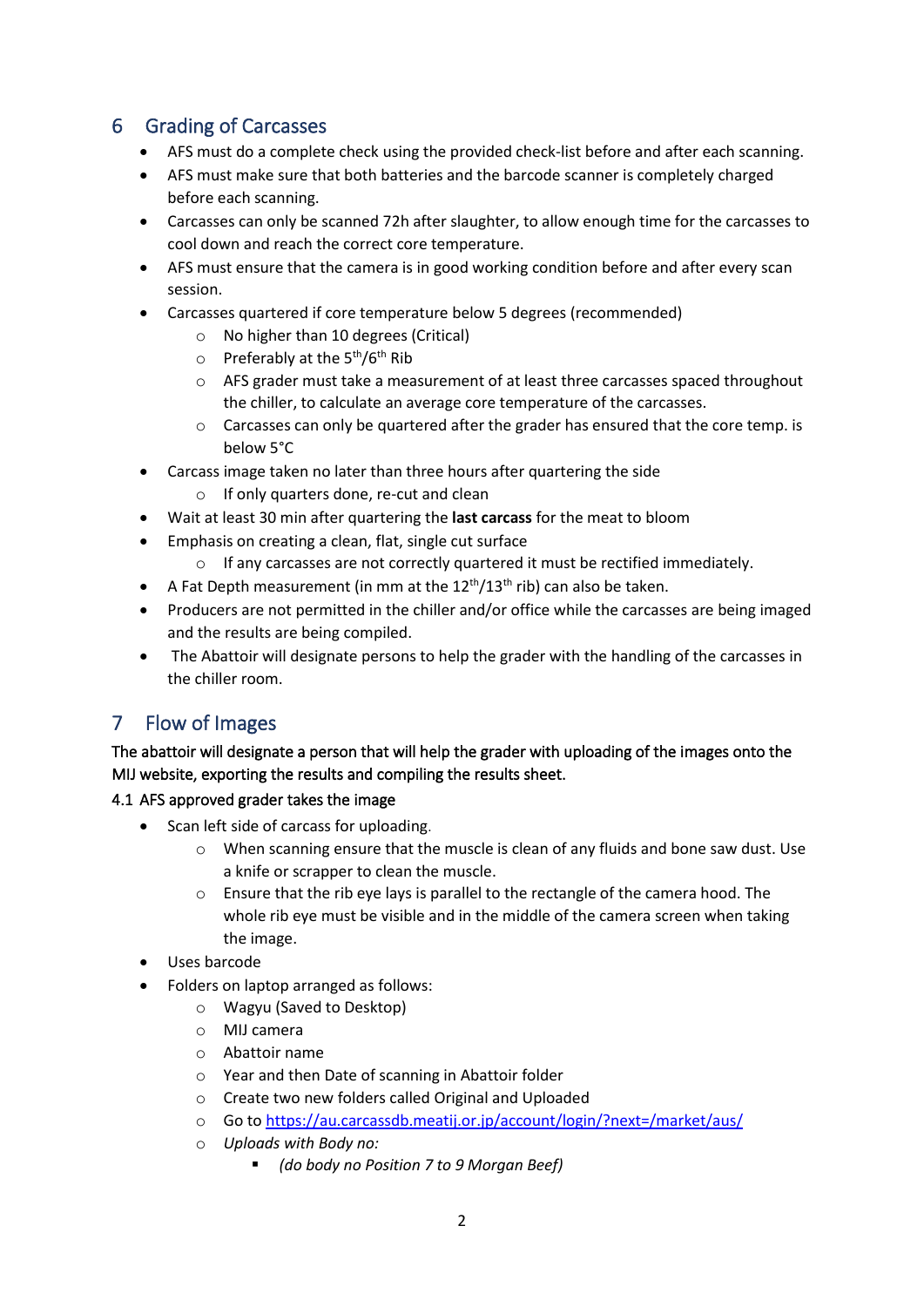- o Klick on "Upload"
- o Drag and drop files into MIJ site
- Upload the .jpg files
- Click on "Home" to see results
- $\bullet$  Click on search (
- Choose date for example from year month day until year month day for example

2019 6 12 – 2019 6 12 will download all carcasses scanned on the  $12<sup>th</sup>$  June

- Click export to your laptop
- File below is called "Carcass-data.csv" (note, computer setting for separator for decimal must be a . and not ,)
- Open file called Carcass-data.CSV
- **Round up figures when on or over 2.5 (2.5 becomes a 3, 2.49 becomes a 2.0)**
	- o **Choose all field with decimals for example DMP, Dmf, Dma, DMs**
	- o *Use Number round up i.e. the one on the right*

| View            | Help      | QuickBooks                                    |
|-----------------|-----------|-----------------------------------------------|
|                 | General   |                                               |
| $\checkmark$    | lig ~ % 9 | $\begin{array}{c} 60 \\ 60 \\ 20 \end{array}$ |
| $\overline{13}$ | Number    | Гs.                                           |

#### 4.2 AFS exports grading score from above internet link

| Taken at  | Body no. $ DMp(\%)$ |    | <b>DMf</b> | DMa (cm2 DMs |   |
|-----------|---------------------|----|------------|--------------|---|
| 2019-04-1 | 102                 | 14 | 50         | 74           | 3 |
| 2019-04-1 | 104                 | 22 | 74         | 65           |   |
| 2019-04-1 | 103                 | 21 | 44         |              | 5 |
| 2019-04-1 | 107                 | 20 | 92         | 63           |   |
| 2019-04-1 | 106                 | 17 | 49         | 50           |   |
| 2019-04-1 | 105                 | 16 | 53         | 55           |   |

- 4.3 Abattoir must link body number with complete ear tag number; Must include herd-year and sequential number for example **ABC190001 (Critical)**. The following also needs to be included as highlighted in yellow below:
	- ▶ Slaughter Date: Date on which animals were slaughtered
	- $\triangleright$  RFID and DIMSA tags: These alternate IDs are crucial for traceability and needs to be filled in.
	- $\triangleright$  Quarter Site: The site at which the quarter cut was made preferably at the 5<sup>th</sup>/6<sup>th</sup> rib.
	- ➢ Carcass Owner: Owner of the carcass on the day scanning took place
	- ➢ Hot Carcass weight: Weight of the carcass immediately after slaughter **(in kg; one decimal allowed)**
	- ➢ Fat Depth 12th/13th Rib *(Optional)*: The fat depth measured at the 12th/13th rib, this can be done with a ruler and must be recorded **in mm** (if available).

|               | Taken at   Body no.   DMp (%)   DMf |  | <b>DMa</b> | DMs Slaughter          | Animal ID | <b>RFID</b>      | <b>DIMSA tag Quarter Site</b> | Carcass Owner "Hot     |                           | Fat Depth |
|---------------|-------------------------------------|--|------------|------------------------|-----------|------------------|-------------------------------|------------------------|---------------------------|-----------|
|               |                                     |  | (cm2)      | Date <sup>-</sup>      | ABC190001 |                  |                               |                        | Carcass weight (Optional) |           |
| 2019-04-30 30 |                                     |  |            | 2 2019/04/26 RVK170051 |           | 982 126053866429 | 5/6                           | Cavalier Feeders 398.2 |                           |           |
| 2019-04-30 00 |                                     |  |            | 3 2019/04/26 RVK170108 |           | 982 126053866417 | 5/6                           | Cavalier Feeders 370   |                           |           |
|               |                                     |  |            |                        |           |                  |                               |                        |                           |           |